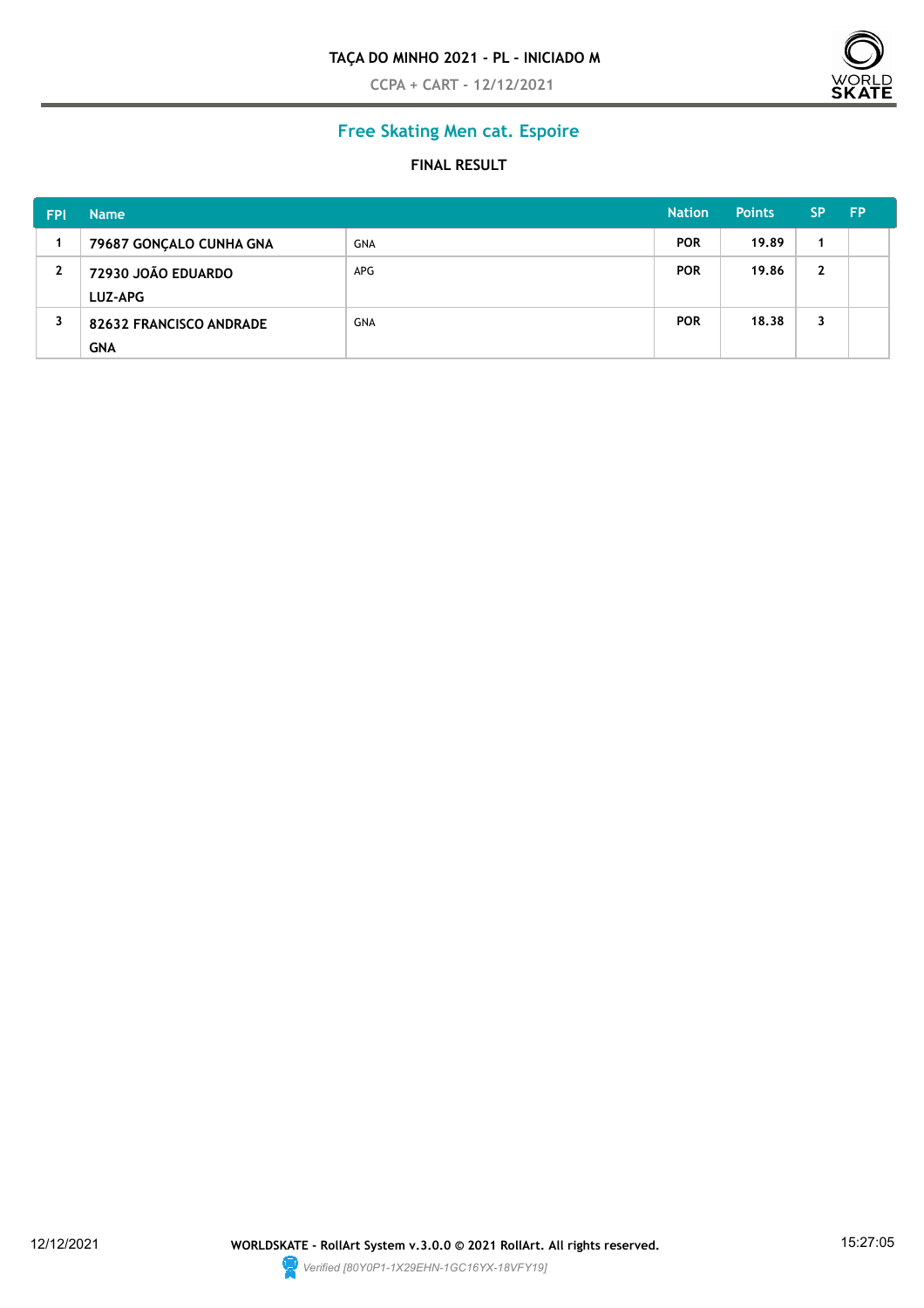**CCPA + CART - 12/12/2021**



## **Free Skating Men cat. Espoire - Short Program**

#### **JUDGES DETAILS PER SKATER**

| Rank<br>$\mathbf{1}$ | Name<br>79687 GONÇALO CUNHA GNA       |                 |                                                 |                      | <b>Nation</b><br><b>POR</b> |                                  | Element<br>10.22 | Total<br>score                   | Total<br>Component<br>score (factored)<br>9.67 | <b>Total</b><br><b>Deductions</b><br>0.00 | <b>Total</b><br>Segment<br>score<br>19.89 |
|----------------------|---------------------------------------|-----------------|-------------------------------------------------|----------------------|-----------------------------|----------------------------------|------------------|----------------------------------|------------------------------------------------|-------------------------------------------|-------------------------------------------|
|                      | # Executed Element                    |                 | Info                                            | <b>Base</b><br>Value | QOE                         | J1                               | J2               | J3                               |                                                |                                           | Scores of<br>Panel                        |
| 1.                   | Jump                                  | 1A              | Axel                                            | 1.30                 | 0.20                        | $+1$                             | $+1$             | $+1$                             |                                                |                                           | 1.50                                      |
|                      | 2 ComboJump                           | 1A              | Axel                                            | 1.40                 | 0.00                        | $\pmb{0}$                        | $\pmb{0}$        | 0                                |                                                |                                           | 1.40                                      |
|                      |                                       | <b>NJ</b>       | No Jump                                         | 0.00                 | 0.00                        | $\begin{array}{c} \n\end{array}$ | $\bigcirc$       | $\circ$                          |                                                |                                           | 0.00                                      |
|                      |                                       | <b>NJ</b>       | No Jump                                         | 0.00                 | 0.00                        | $\begin{array}{c} \n\end{array}$ | $\bigcirc$       | $\begin{array}{c} \n\end{array}$ |                                                |                                           | 0.00                                      |
|                      |                                       | 1F              | Flip                                            | 0.86                 | 0.03                        | $\mathbf{0}$                     | $\mathbf{0}$     | $+1$                             |                                                |                                           | 0.89                                      |
| 3                    | ComboSpin                             |                 |                                                 |                      |                             | $\mathbf{0}$                     | 0                | 0                                |                                                |                                           |                                           |
|                      |                                       | C               | Camel Spin                                      | 1.00                 | 0.00                        |                                  |                  |                                  |                                                |                                           | 1.00                                      |
|                      |                                       | S               | Sit Spin                                        | 0.80                 | 0.00                        |                                  |                  |                                  |                                                |                                           | 0.80                                      |
| 4                    | <b>Step Sequence</b>                  | St <sub>1</sub> | Footwork sequence                               | 2.30                 | $-0.10$                     | 0                                | 0                | $-1$                             |                                                |                                           | 2.20                                      |
| 5                    | Jump                                  | 2S              | 2 Salchow                                       | 1.70                 | $-0.27$                     | $-1$                             | $-2$             | $-2$                             |                                                |                                           | 1.43                                      |
| 6                    | Spin                                  | C               | Camel Spin                                      | 1.00                 | 0.00                        | $\mathbf{0}$                     | $\mathbf{0}$     | $\pmb{0}$                        |                                                |                                           | 1.00                                      |
|                      |                                       |                 |                                                 | 10.36                |                             |                                  |                  |                                  |                                                |                                           | 10.22                                     |
|                      | <b>Program Components</b>             |                 |                                                 | Factor               |                             |                                  |                  |                                  |                                                |                                           |                                           |
|                      | <b>Skating Skills</b>                 |                 |                                                 | 0.8                  |                             | 3.25                             | 2.75             | 3.00                             |                                                |                                           | 3.00                                      |
|                      | Transitions/Linking Footwork/Movement |                 |                                                 | 0.8                  |                             | 3.00                             | 2.50             | 2.75                             |                                                |                                           | 2.75                                      |
|                      | Performance/Execution                 |                 |                                                 | 0.8                  |                             | 3.75                             | 3.00             | 2.75                             |                                                |                                           | 3.17                                      |
|                      | Choreography/Composition              |                 |                                                 | 0.8                  |                             | 3.50                             | 3.00             | 3.00                             |                                                |                                           | 3.17                                      |
|                      |                                       |                 |                                                 |                      |                             |                                  |                  |                                  |                                                |                                           |                                           |
|                      |                                       |                 | Judges Total Program Component Score (factored) |                      |                             |                                  |                  |                                  |                                                |                                           | 9.67                                      |
|                      | 0.00<br><b>Deductions</b>             |                 |                                                 |                      |                             |                                  |                  |                                  |                                                |                                           |                                           |

\* Element not allowed, < under-rotated jump, << half-rotated jump, <<< down-graded jump, 'T' Credit for distribution (10%), '+' bonus on spin, '%' bonus

|  | on jump/spin, "!' Lutz No Edge |  |  |  |  |  |
|--|--------------------------------|--|--|--|--|--|
|--|--------------------------------|--|--|--|--|--|

| <b>Event Manager</b> | CARLA REGO          | <b>Specialist</b> | PEDRO QUIEROS      |  |
|----------------------|---------------------|-------------------|--------------------|--|
| Data Operator        | JOANA SOUSA         | Referee           | CAROLINA VARELA    |  |
| Judge <sup>1</sup>   | <b>BARBARA GIÃO</b> | Judge 2           | <b>JOSÉ MENDES</b> |  |
| Judge 3              | ANA RITA SANTOS     |                   |                    |  |
|                      |                     |                   |                    |  |

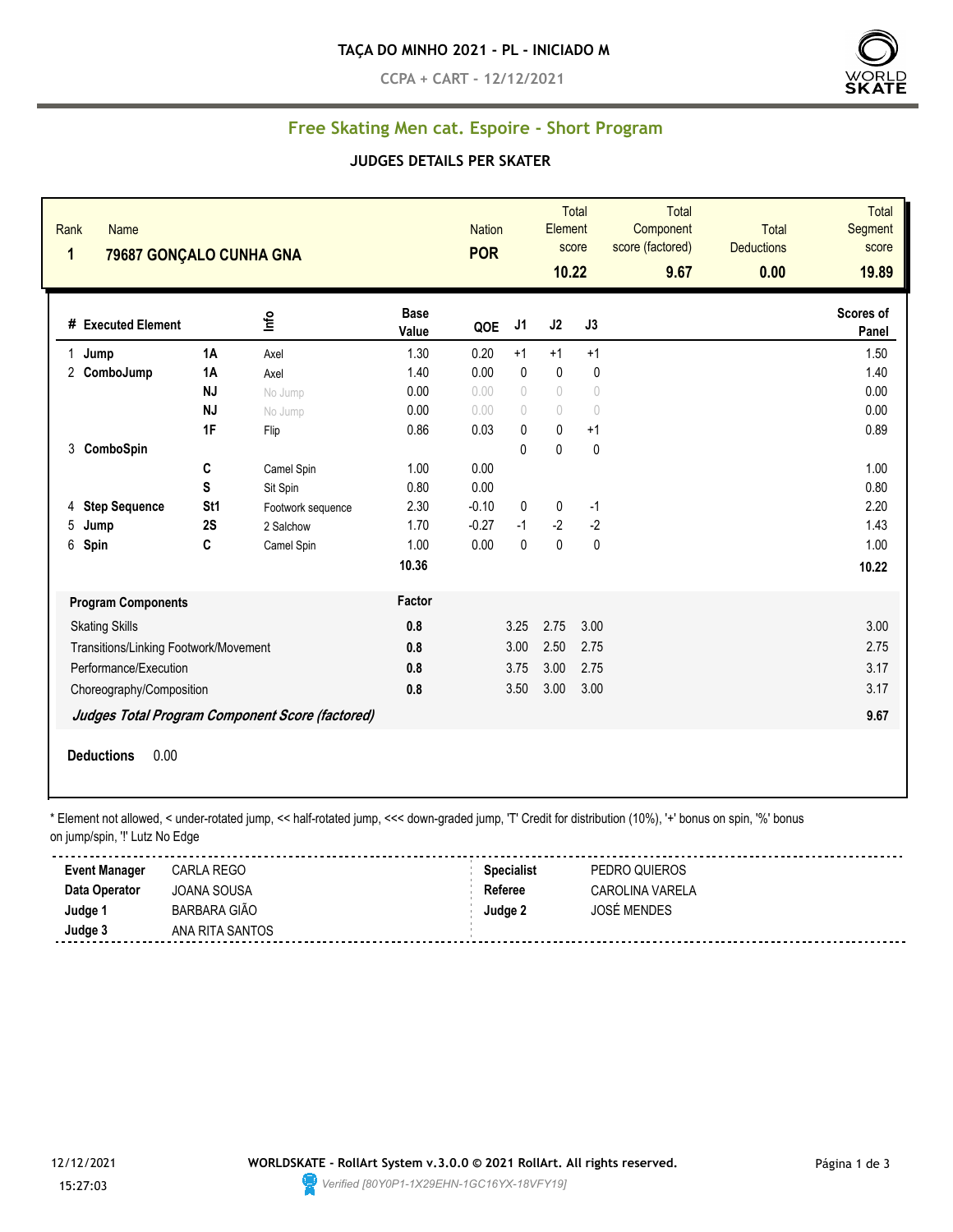## **Free Skating Men cat. Espoire - Short Program**

## **JUDGES DETAILS PER SKATER**

| Rank<br>Name<br>$\overline{2}$        | 72930 JOÃO EDUARDO LUZ-APG |                                                 |                      | <b>Nation</b><br><b>POR</b> |              | Element<br>12.46 | <b>Total</b><br>score | <b>Total</b><br>Component<br>score (factored)<br>7.40 | <b>Total</b><br><b>Deductions</b><br>0.00 | Total<br>Segment<br>score<br>19.86 |
|---------------------------------------|----------------------------|-------------------------------------------------|----------------------|-----------------------------|--------------|------------------|-----------------------|-------------------------------------------------------|-------------------------------------------|------------------------------------|
| # Executed Element                    |                            | ١πb                                             | <b>Base</b><br>Value | QOE                         | J1           | J2               | J3                    |                                                       |                                           | Scores of<br>Panel                 |
| ComboJump<br>1                        | 1Th                        | Thoren                                          | 0.96                 | 0.00                        | $\mathbf{0}$ | $\mathbf{0}$     | $\mathbf{0}$          |                                                       |                                           | 0.96                               |
|                                       | 2S                         | 2 Salchow                                       | 1.85                 | $-0.07$                     | $-1$         | $\mathbf 0$      | 0                     |                                                       |                                           | 1.78                               |
|                                       | 2T <                       | 2 Toeloop                                       | 1.43%                | $-0.30$                     | $-2$         | $-2$             | $-2$                  |                                                       |                                           | 1.13                               |
|                                       | 1Lo                        | Loop                                            | 0.96                 | $-0.03$                     | $-1$         | $\mathbf{0}$     | 0                     |                                                       |                                           | 0.93                               |
| 2 ComboSpin                           |                            |                                                 |                      |                             | $-1$         | 0                | 0                     |                                                       |                                           |                                    |
|                                       | C                          | Camel Spin                                      | 1.00                 | $-0.07$                     |              |                  |                       |                                                       |                                           | 0.93                               |
|                                       | S                          | Sit Spin                                        | 0.96%                | $-0.03$                     |              |                  |                       |                                                       |                                           | 0.93                               |
| 3<br>Jump                             | 1A                         | Axel                                            | 1.30                 | 0.07                        | 0            | $+1$             | 0                     |                                                       |                                           | 1.37                               |
| <b>Step Sequence</b><br>4             | St <sub>1</sub>            | Footwork sequence                               | 2.30                 | $-0.20$                     | 0            | $\mathbf 0$      | $-2$                  |                                                       |                                           | 2.10                               |
| 5<br>Jump                             | 2S                         | 2 Salchow                                       | 1.70                 | $-0.30$                     | $-2$         | $-2$             | $-2$                  |                                                       |                                           | 1.40                               |
| 6<br>Spin                             | C                          | Camel Spin                                      | 1.00                 | $-0.07$                     | $\mathbf{0}$ | $\pmb{0}$        | $-1$                  |                                                       |                                           | 0.93                               |
|                                       |                            |                                                 | 13.46                |                             |              |                  |                       |                                                       |                                           | 12.46                              |
| <b>Program Components</b>             |                            |                                                 | Factor               |                             |              |                  |                       |                                                       |                                           |                                    |
| <b>Skating Skills</b>                 |                            |                                                 | 0.8                  |                             | 2.50         | 2.50             | 2.25                  |                                                       |                                           | 2.42                               |
| Transitions/Linking Footwork/Movement |                            |                                                 | 0.8                  |                             | 2.25         | 2.50             | 2.00                  |                                                       |                                           | 2.25                               |
|                                       | Performance/Execution      |                                                 | 0.8                  |                             | 2.50         | 2.25             | 2.00                  |                                                       |                                           | 2.25                               |
|                                       | Choreography/Composition   |                                                 | 0.8                  |                             | 2.25         | 2.75             | 2.00                  |                                                       |                                           | 2.33                               |
|                                       |                            | Judges Total Program Component Score (factored) |                      |                             |              |                  |                       |                                                       |                                           | 7.40                               |
| <b>Deductions</b>                     | 0.00                       |                                                 |                      |                             |              |                  |                       |                                                       |                                           |                                    |

\* Element not allowed, < under-rotated jump, << half-rotated jump, <<< down-graded jump, 'T' Credit for distribution (10%), '+' bonus on spin, '%' bonus on jump/spin, '!' Lutz No Edge

| <b>Event Manager</b> | <b>CARLA REGO</b>   | <b>Specialist</b> | PEDRO QUIEROS      |  |
|----------------------|---------------------|-------------------|--------------------|--|
| Data Operator        | JOANA SOUSA         | Referee           | CAROLINA VARELA    |  |
| Judge '              | <b>BARBARA GIÃO</b> | Judge 2           | <b>JOSÉ MENDES</b> |  |
| Judge 3              | ANA RITA SANTOS     |                   |                    |  |